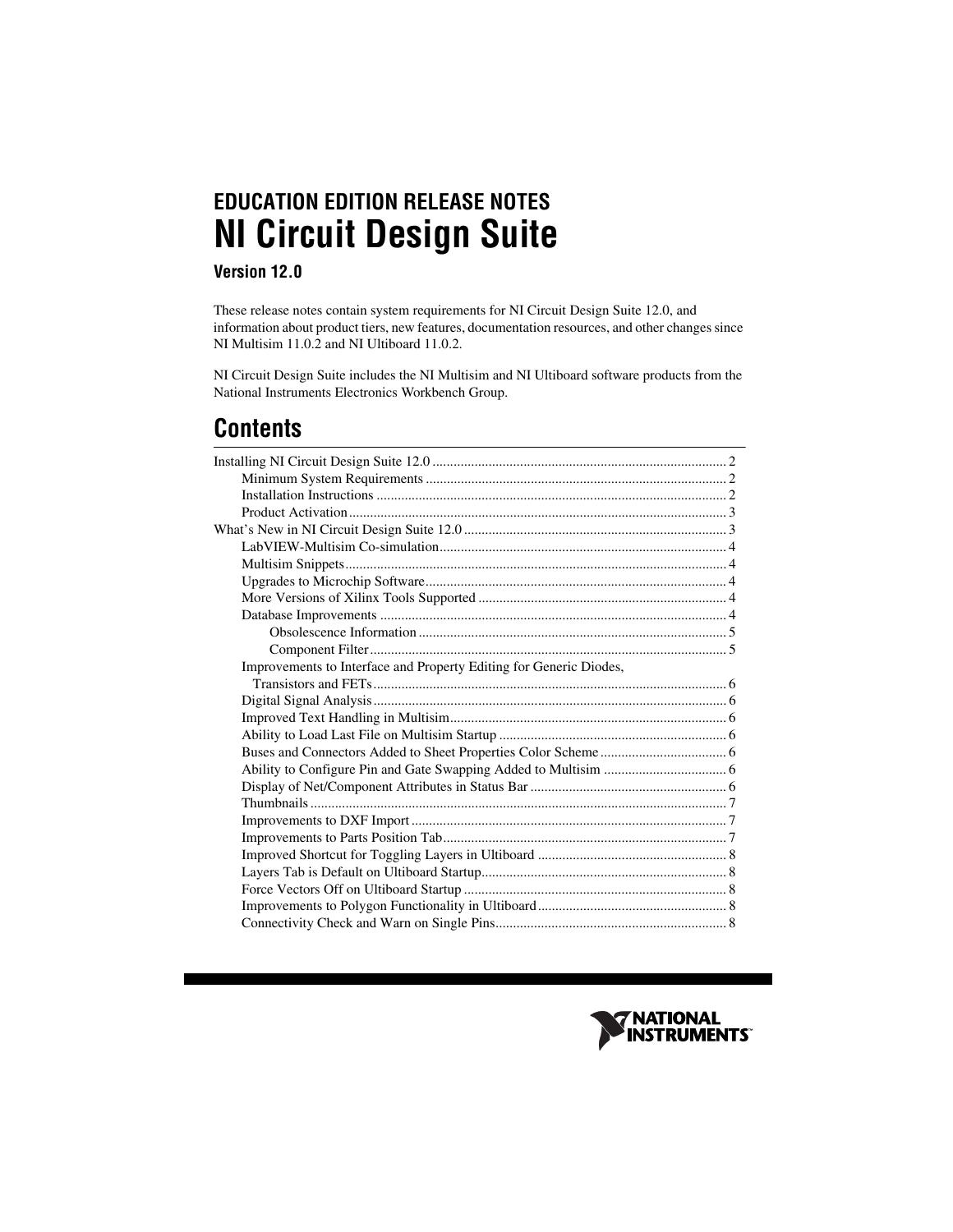### <span id="page-1-0"></span>**Installing NI Circuit Design Suite 12.0**

This section describes the system requirements and installation procedures for NI Circuit Design Suite.

#### <span id="page-1-1"></span>**Minimum System Requirements**

To run NI Circuit Design Suite 12.0, your OS must be one of:

- Windows XP 32-bit edition.
- Windows Vista 32-bit or 64-bit edition.
- Windows 7 32-bit or 64-bit edition.
- Windows Server 2003 R2 (32-bit) or 2008 R2 (64-bit) edition.



**Note** Circuit Design Suite 12.0 does not support Windows NT/Me/98/95/2000, Windows XP x64, or the Windows Server non-R2 editions.

Your system must also meet or exceed the following:

- Pentium 4 class microprocessor or equivalent (Pentium III class minimum).
- 512 MB of memory (256 MB minimum).
- 1.5 GB of free hard disk space (1 GB minimum).
- Open GL<sup>®</sup> capable 3D graphics card recommended (SVGA resolution video adapter with  $800 \times 600$  video resolution minimum,  $1024 \times 768$  or higher preferred).
- To develop custom LabVIEW-based instruments for use in Multisim, LabVIEW 2010 or 2011 is required.

### <span id="page-1-2"></span>**Installation Instructions**

The NI Circuit Design Suite 12.0 installer installs both products in the suite: NI Multisim and NI Ultiboard.

National Instruments recommends that you close all open applications before you install NI Circuit Design Suite.

By default, the NI Circuit Design Suite installation program copies files to  $\langle$ Program Files> $\rangle$ National Instruments\Circuit Design Suite 12.0 after you complete the following steps:

1. Insert the NI Circuit Design Suite CD into the CD-ROM drive. If the CD startup screen does not appear, select **Run** from the Windows **Start** menu and run setup.exe from your CD drive.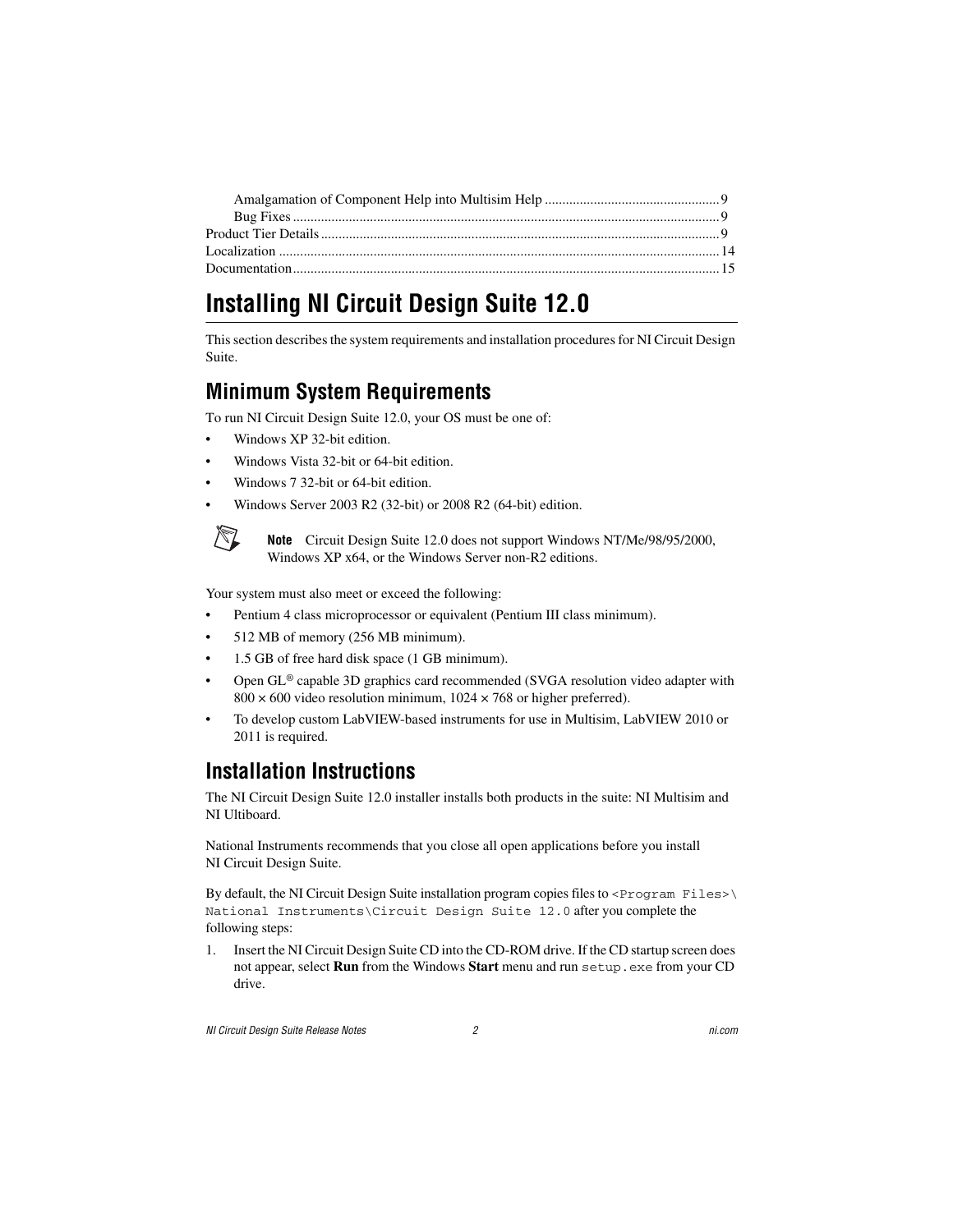2. Follow the instructions in the dialog boxes.



**Note** To install the NI Multisim LabVIEW Co-Simulation Plug-in, you must already have NI LabVIEW 2011 (32-bit) and NI LabVIEW Control Design and Simulation Module 2011 installed on the machine. You can install the Co-Simulation Plug-in at a later time by first installing LabVIEW 2011 and the Control Design and Simulation Module 2011 and then re-running the Circuit Design Suite 12.0 installer.



**Note** On completion of the NI Circuit Design Suite (NI CDS) 12.0 installation, the installer prompts you for the NI ELVISmx installation CD, which is included in your NI CDS package. NI ELVISmx enables the NI ELVIS II functionality in Multisim. If you wish to install the NI ELVISmx software, follow the instructions in the prompt. Otherwise, you can install the NI ELVISmx software at a later time.

#### <span id="page-2-0"></span>**Product Activation**

When you run a product in NI Circuit Design Suite for the first time, it will prompt you to activate the product.

If you do not have a valid license, the product will run in Evaluation Mode and continue to prompt you to activate on each subsequent run. Evaluation Mode is valid for 30 days following the first run of the product.

For information about how to activate your software product, please refer to the *Activation Instructions for National Instruments Software Note to Users* included with your NI Circuit Design Suite package.

## <span id="page-2-1"></span>**What's New in NI Circuit Design Suite 12.0**

This document describes the following feature additions or improvements to NI Circuit Design Suite 12.0:

- LabVIFW-Multisim co-simulation
- Multisim snippets.
- Upgrades to Microchip software.
- More versions of Xilinx tools supported.
- Database improvements.
- Improvements to interface and property editing for generic diodes, transistors and FETs.
- Digital signal analysis.
- Improved text handling in Multisim.
- Ability to load last file on Multisim startup.
- Buses and connectors added to sheet properties color scheme.
- Ability to configure pin and gate swapping added to Multisim.
- Display of net/component attributes in status bar.
- Thumbnails.
- Improvements to DXF import.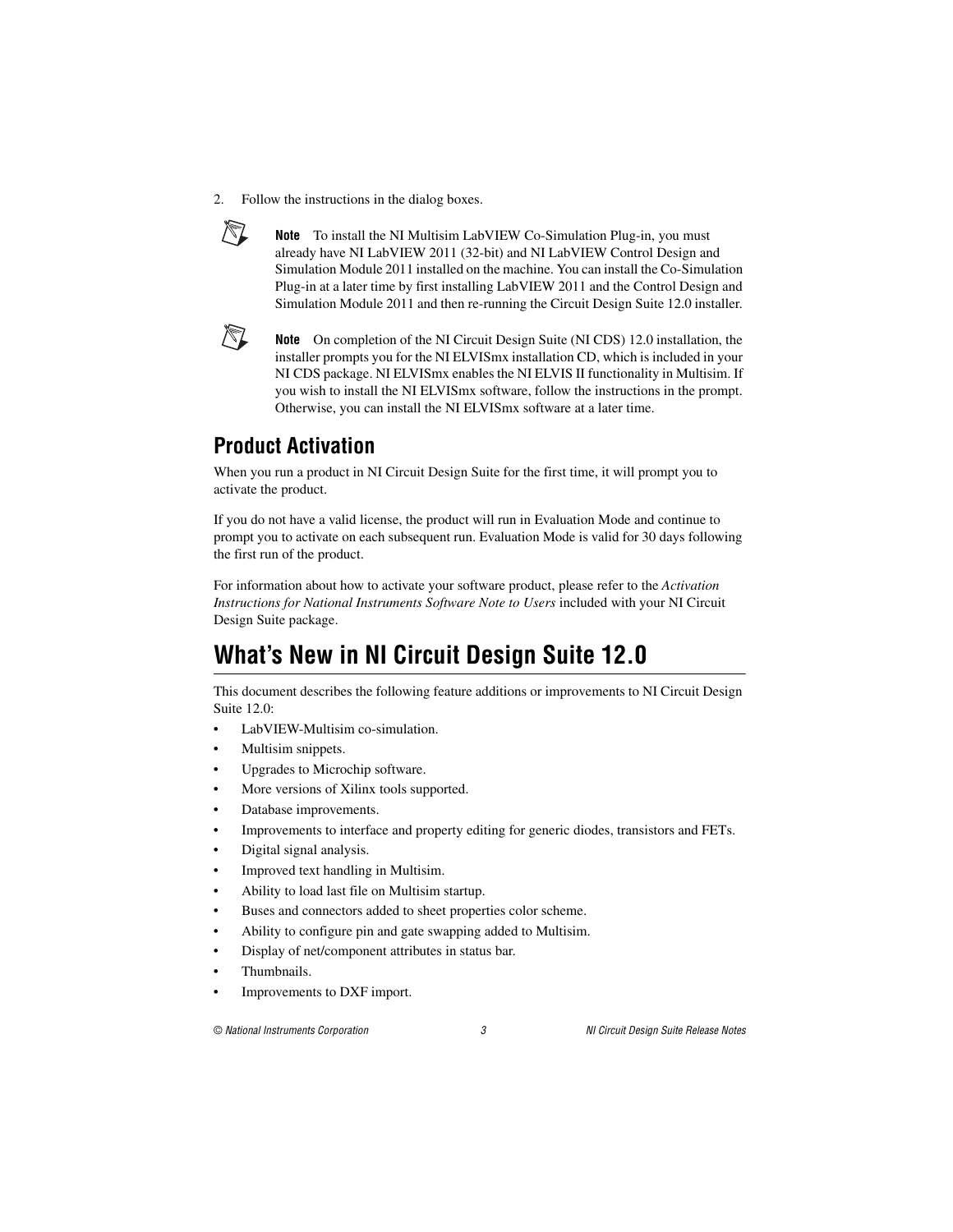- Improvements to Parts Position tab.
- Improved shortcut for toggling layers.
- Layers tab is default on Ultiboard startup.
- Force vectors off on Ultiboard startup.
- Improvements to polygon functionality in Ultiboard.
- Connectivity check and warn on single pins.
- Amalgamation of component help into *Multisim Help*.
- Bug Fixes.

#### <span id="page-3-0"></span>**LabVIEW-Multisim Co-simulation**

Multisim includes detailed simulation models which can now be used to simulate electrical components directly in LabVIEW using the new Multisim Design VI.

In LabVIEW 2011, the Multisim Design VI represents a Multisim design file that you want to simulate. When you place the Multisim Design VI in a Control & Simulation Loop, Multisim and LabVIEW co-simulate in a highly integrated manner.

The NI Multisim LabVIEW Co-Simulation Plug-in includes the Multisim Design VI. It installs automatically when you run the NI Circuit Design Suite installer.



**Note** For the NI Multisim LabVIEW Co-Simulation Plug-in to successfully install, you must already have NI LabVIEW 2011 (32-bit) and the NI LabVIEW Control Design and Simulation Module 2011 installed on the machine.

#### <span id="page-3-1"></span>**Multisim Snippets**

You can now save snippets of a Multisim design to reuse later or to share with other Multisim users in a, png image file. The image file shows a picture of your design and contains design information for all components in the snippet, including symbol, model, footprint and connected nets.

#### <span id="page-3-2"></span>**Upgrades to Microchip Software**

The HI-TECH PICC compiler that is included with Multisim has been upgraded to version 9.82.

The Microchip MPASMWIN assembler is upgraded to version 5.42.

### <span id="page-3-3"></span>**More Versions of Xilinx Tools Supported**

This version of Multisim supports Xilinx 10.1 SP3 or later, as well as versions 12.x and 13.x.

#### <span id="page-3-4"></span>**Database Improvements**

Refer to [http://zone.ni.com/devzone/cda/tut/p/id/5607](http://zone.ni.com/devzone/cda/tut/p/id/5607/express.nsf/bycode/mltsim11) for more detailed information about the components and models included in your edition of Multisim.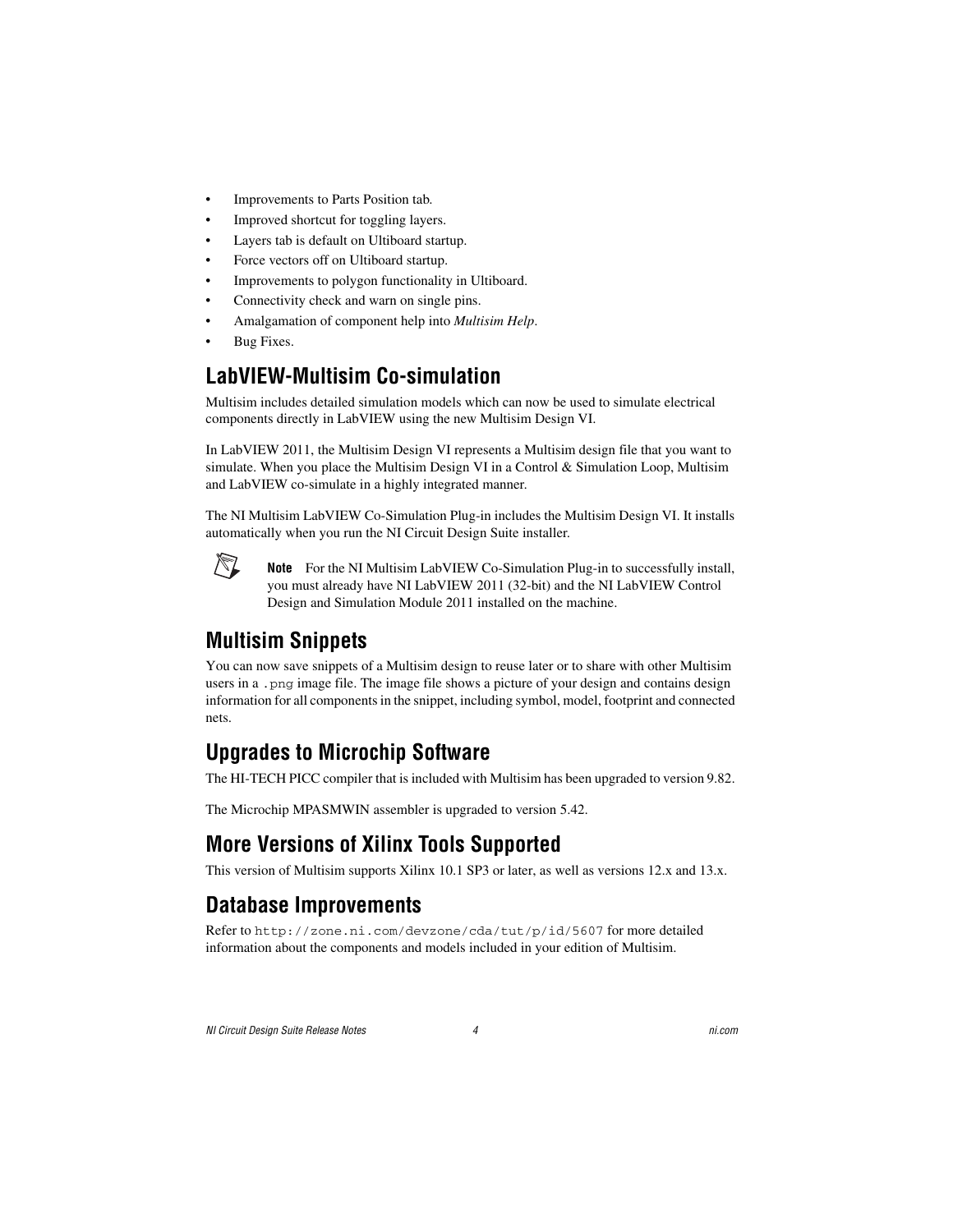Manufacturers' component updates:

- Over 225 new and updated Analog Devices and National Semiconductor components.
- Over 1,800 new and updated NXP and Philips components.
- Over 90 new National Instruments connectors, including NI sbRIO connectors, NI DAQ connectors for E Series, S Series and X Series devices.
- Over 75 new industry standard connectors, including USB connectors, DSUB connectors and banana jacks.

As well as the above manufacturers' components, the database includes the following new devices:

- 25 parameterizable transformer components.
- 13 parameterizable machine components, including DC machines, induction machines, brushless DC machines and stepper motors, as well as a number of supporting components such as stepper motor drives, mechanical loads and speed sensors.
- Several simplified power semiconductor switches including transistors and thyristors for high-level simulation.
- Several new voltage-controlled generic switches including single pole double throw and single pole single throw.
- A single pole single throw switch with a customizable bounce pattern.
- Control signal to PWM generators.
- Phase angle controllers.
- Step and chirp signal voltage and current sources.
- Interactive DC voltage and current sources.

#### <span id="page-4-0"></span>**Obsolescence Information**

To help guide designs, components in the Multisim database now contain information about component availability from some manufacturers.

The **Select a Component** browser now displays a link when a component has been marked obsolete by a manufacturer. Click **Obsolescence information** to display the **Component Obsolescence** dialog box.

While one manufacturer may have discontinued a component, a replacement may exist, or the component may still be available from another manufacturer. Some obsolete components will have manufacturer suggested replacements listed.



**Note** Consult the manufacturer's website for the most accurate and up-to-date information about component availability and replacements.

#### <span id="page-4-1"></span>**Component Filter**

A filter has been added to the **Select a Component** dialog box that allows you to select whether or not to list components without models in the dialog box.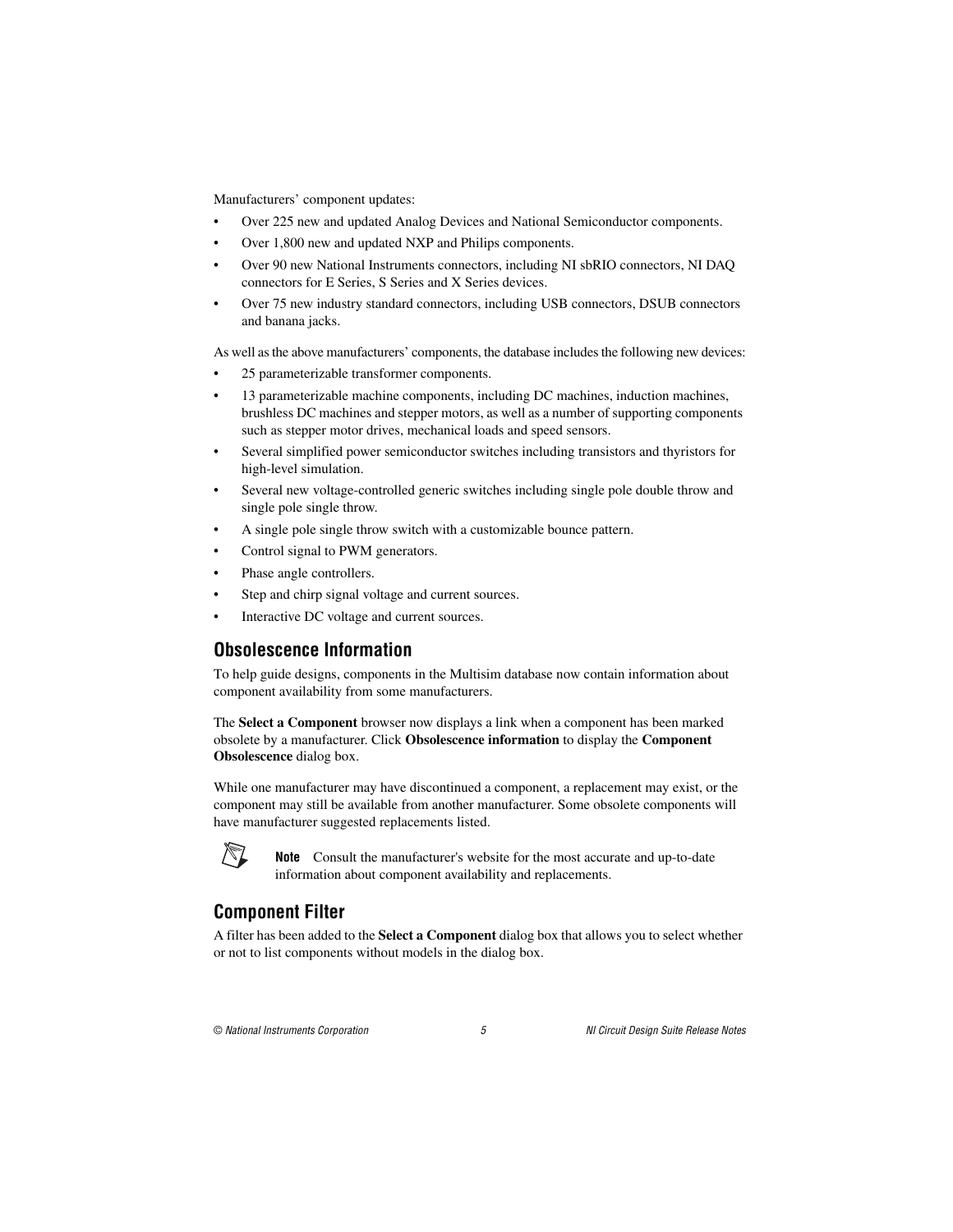#### <span id="page-5-0"></span>**Improvements to Interface and Property Editing for Generic Diodes, Transistors and FETs**

You can more easily access and modify the parameters of the discrete components so that the generic device can better match the operating conditions required in the design. All instance and model parameters are now easy to access.

You can also select the device model type for a given component.

## <span id="page-5-1"></span>**Digital Signal Analysis**

There is a new digital graph type in Multisim's grapher.

It can be used from various analyses and is able to display both native digital signals and analog signals that have been digitized using configurable digitization thresholds.

### <span id="page-5-2"></span>**Improved Text Handling in Multisim**

Now, when you place text in Multisim, a **Text** toolbar appears where you can select the font, text size, stroke weight and style, and adjust the text color and alignment.

You can also rotate and flip any text on the workspace, including a component's RefDes and description.

Alignment of objects, including text is available from the **Edit»Align** menu.

### <span id="page-5-3"></span>**Ability to Load Last File on Multisim Startup**

You can set Multisim to load the last file on startup from the **General** tab of the **Global Preferences** dialog box.

#### <span id="page-5-4"></span>**Buses and Connectors Added to Sheet Properties Color Scheme**

You can adjust the color of buses and connectors from the **Colors** tab of the **Sheet Properties** dialog box.

Note the default color of buses and connectors has been changed from black to red for Multisim 12.

#### <span id="page-5-5"></span>**Ability to Configure Pin and Gate Swapping Added to Multisim**

Pin and gate swapping configuration has been added to the **PCB** tab of Multisim's **Sheet Properties** dialog box.

### <span id="page-5-6"></span>**Display of Net/Component Attributes in Status Bar**

When you select an element in Multisim 12, such as a component, net, bus or placed text, its attributes display in the status bar at the bottom of the screen.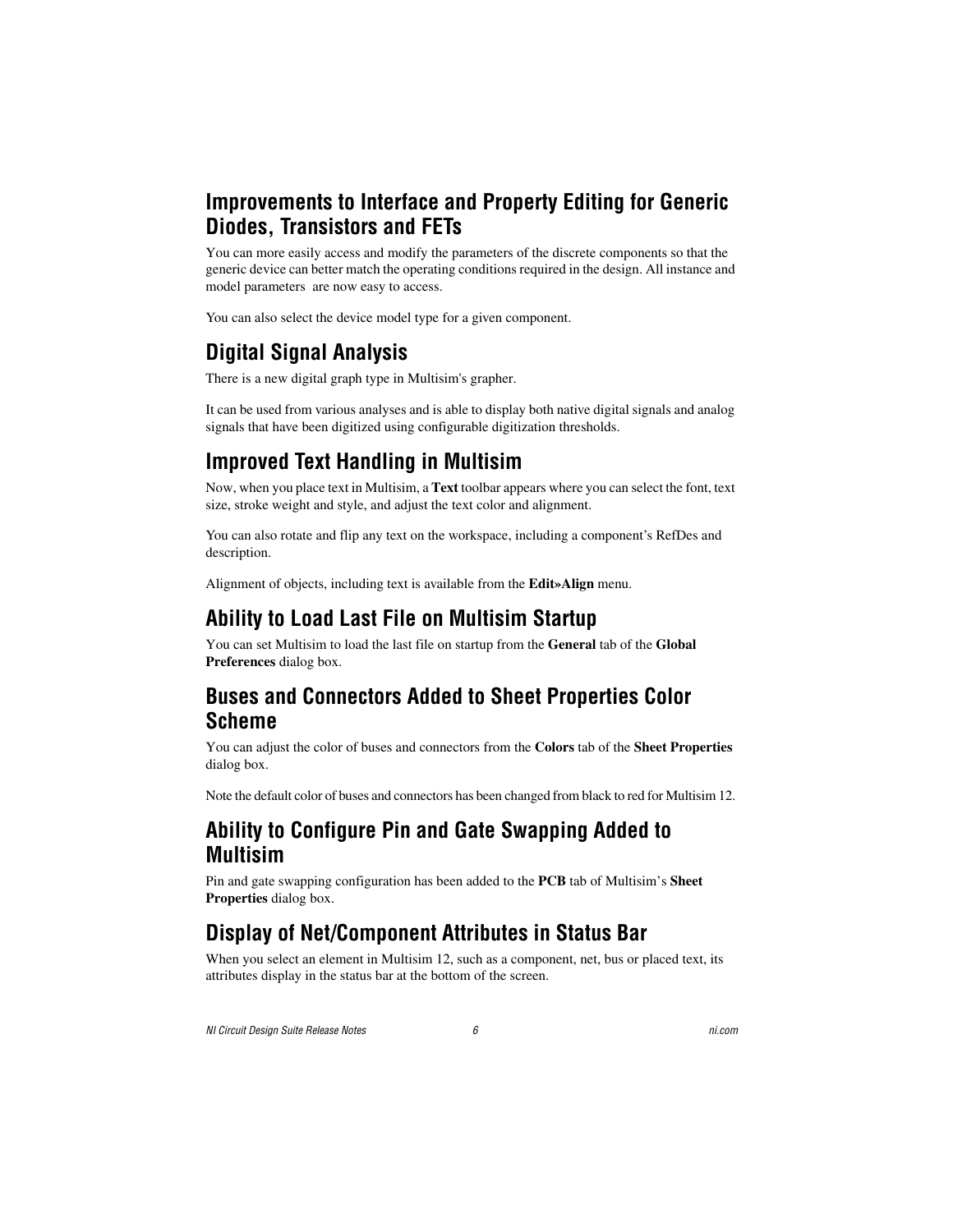### <span id="page-6-0"></span>**Thumbnails**

Multisim and Ultiboard now provide a number of ways to see thumbnail-sized previews of files, designs and windows.

A button in the **Design Toolbox** displays thumbnails of recently opened files that you can click to quickly open these files.

Another button, on the bottom-right of the workspace, displays thumbnails of all currently open files.

Thumbnails also appear when you hover the cursor over open designs in the **Hierarchy** tab of the **Design Toolbox**.

Multisim enhances this feature further to show the previews of the hierarchical blocks, subcircuits and parent designs.

You can also display thumbnails from off-page connectors, bus off-page connectors, HB/SC connectors, and bus HB/SC connectors. Hover the cursor over the desired connector and click on the magnifying glass icon that displays. A thumbnail of the connected design appears. Click the thumbnail to go to the complementary connector on the connected page.

#### <span id="page-6-1"></span>**Improvements to DXF Import**

Ultiboard's **DXF Import Settings** dialog box has had a number of improvements made to it, and has been renamed to **DXF Import**.

Use this dialog box to import any of the following into Ultiboard:

- Board outlines which originate from a mechanical design.
- Other mechanical information.
- Graphics such as a company logo.
- Trace and polygon information.

The **DXF Import** dialog box contains the following sections:

- **Layer mapping—Use** to assign a layer from the DXF file to a specific layer in Ultiboard.
- **Scaling**—The controls in this section determine how physical data in the DXF file is interpreted on import.
- **Other options**—Contains infrequently used import options.

#### <span id="page-6-2"></span>**Improvements to Parts Position Tab**

The read-only columns in the **Parts position** tab in the Ultiboard **Spreadsheet View** are now editable.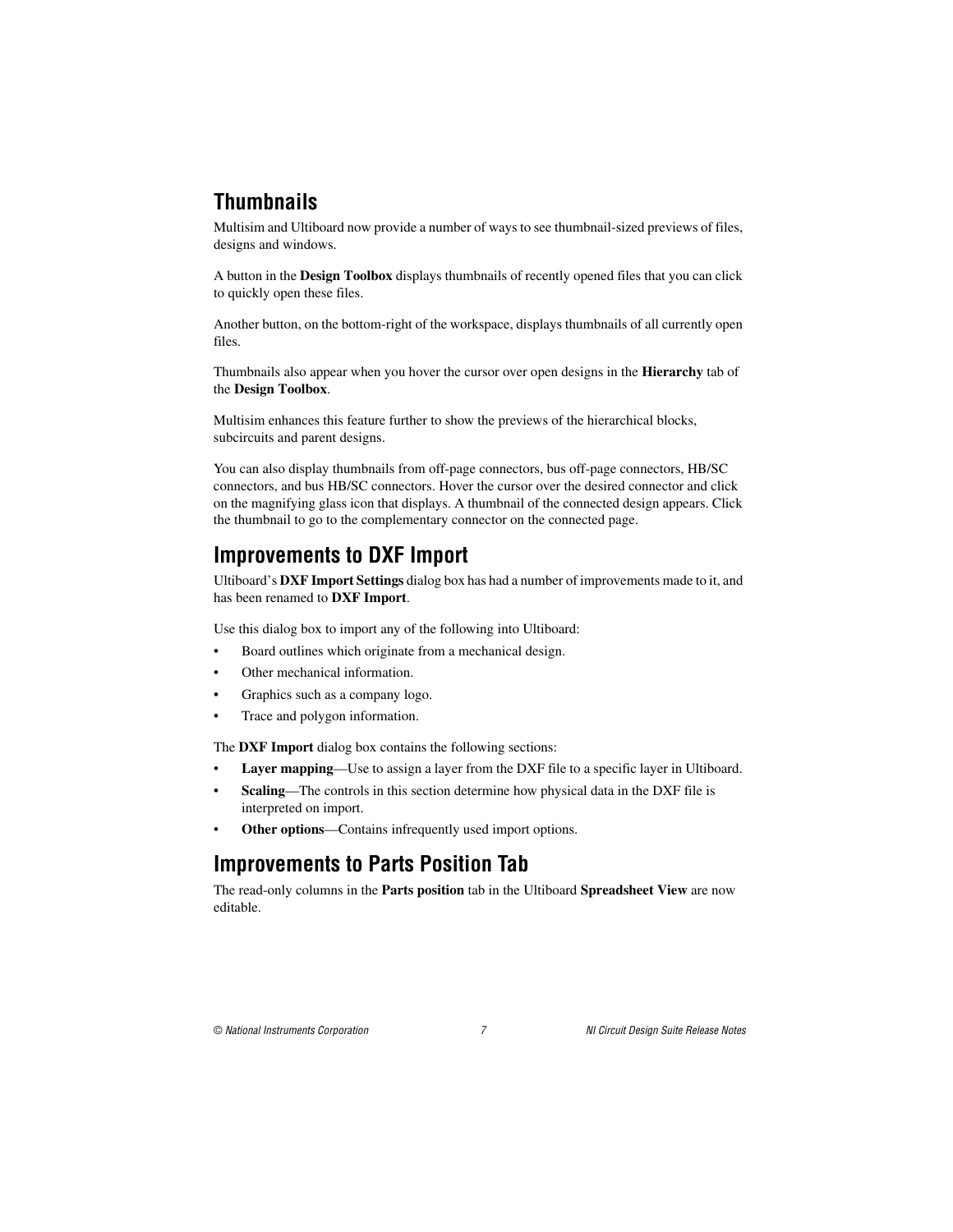### <span id="page-7-0"></span>**Improved Shortcut for Toggling Layers in Ultiboard**

Press <F2> to toggle between mirror layers. For example, if the active layer is **Copper Top** and you press <F2>, the active layer becomes **Copper Bottom**. Press <F2> again to make **Copper Top** the active layer.

Press <Q> to return to the previous active layer. For example, if the active layer is **Silkscreen Top** and you switch to **Board Outline**, you can press <Q> to return to **Silkscreen Top**.

### <span id="page-7-1"></span>**Layers Tab is Default on Ultiboard Startup**

The **Layers** tab of the **Design Toolbox** now displays on Ultiboard startup.

#### <span id="page-7-2"></span>**Force Vectors Off on Ultiboard Startup**

Force vectors are now switched off by default on Ultiboard startup.

#### <span id="page-7-3"></span>**Improvements to Polygon Functionality in Ultiboard**

All filled copper shapes in Ultiboard are now copper areas, and include a **Copper areas** tab in their properties dialog box, where you can switch voiding off/on.



**Note** A void is an empty area around traces, copper areas, pins and other objects that prevents unintentional connection to copper areas.

The following commands have been removed:

- **Place»Copper area**—There is no longer any need to place unique copper areas, as all filled copper shapes are now treated as areas.
- **Design»Shape to area**—There is no longer any need to convert a shape to an area, as all filled copper shapes are now treated as areas.
- **Place»Shape**—All selections from this have been incorporated into **Place»Graphics** to be consistent with Multisim.

Previous versions could only draw voids in 45<sup>o</sup> increments. Ultiboard 12 uses smooth voiding without any loss of performance.

If you open an Ultiboard file that was created in an earlier version that includes voiding, a message appears in the **Results** tab of the **Spreadsheet View** advising you that the design uses 45o voids. The message includes a link to the new Upgrade tab of the PCB Properties dialog box, where you can convert the design to use smooth voids.



**Note** If you choose to update the design, the **Upgrade** tab will no longer appear for this design.

### <span id="page-7-4"></span>**Connectivity Check and Warn on Single Pins**

The ability to check for single-pin nets, that is, a net with only one pin attached to it, has been added to Ultiboard 12.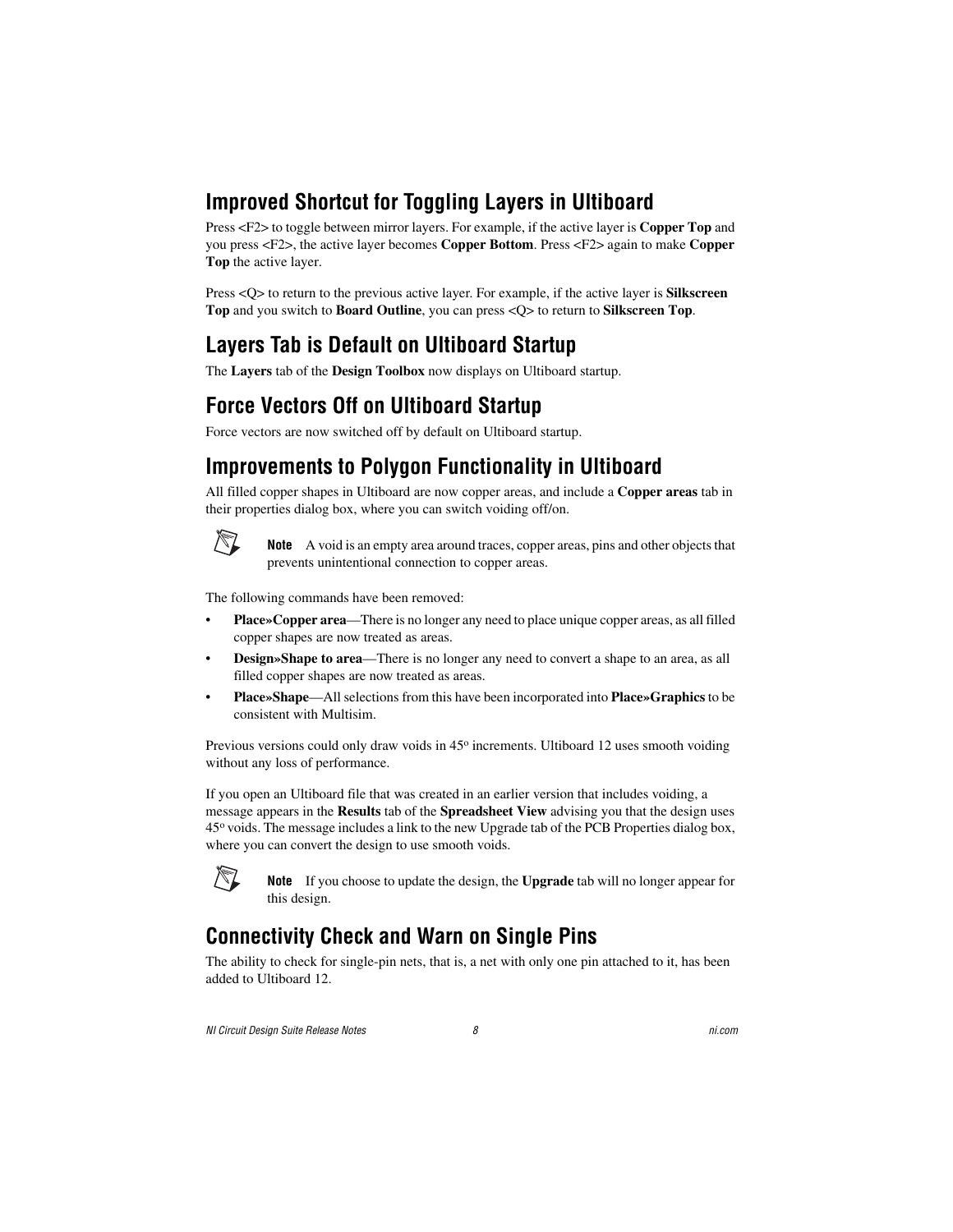A single-pin error can occur:

- In error—for example, you create a net and do not name it to match an existing net. In this case, a connection error for the single-pin net is desired.
- Intentionally—for example, you want to create a testpoint without a footprint, and instead modify the silkscreen on the top layer to expose the net. Or, if you design an on-the-board antenna, which would also be a single-pin net.

In these cases, you would not want connection errors to display, so you would set the nets to be excluded from single-pin checking.

### <span id="page-8-0"></span>**Amalgamation of Component Help into Multisim Help**

*Component Reference Help* has been discontinued and its contents have been incorporated into *Multisim Help*.

### <span id="page-8-1"></span>**Bug Fixes**

Refer to the Readme file for a list of issues fixed in version 12.0.

All readme files are located at <Program Files>\National Instruments\Circuit Design Suite 12.0\documentation.

## <span id="page-8-2"></span>**Product Tier Details**

The following lists the schematic capture functionality available in Multisim Student and Education editions:

| <b>Functionality</b>                      | <b>Student</b> | <b>Education</b> |
|-------------------------------------------|----------------|------------------|
| Customizable GUI                          | X              | X                |
| Screen-capture utility                    | X              | X                |
| Comments on schematic                     | X              | X                |
| Circuit annotations                       | X              | X                |
| Modeless part placement and wiring        | X              | X                |
| Autowire when parts when brought together | X              | X                |
| Autowire when part pin placed on a wire.  | X              | X                |
| Fast retrieval parts bins                 | X              | X                |
| Component editing                         | X              | X                |
| Auto and manual wiring                    | X              | X                |
| Virtual wiring by node name               | X              | X                |
| Rubber banding on part move               | X              | X                |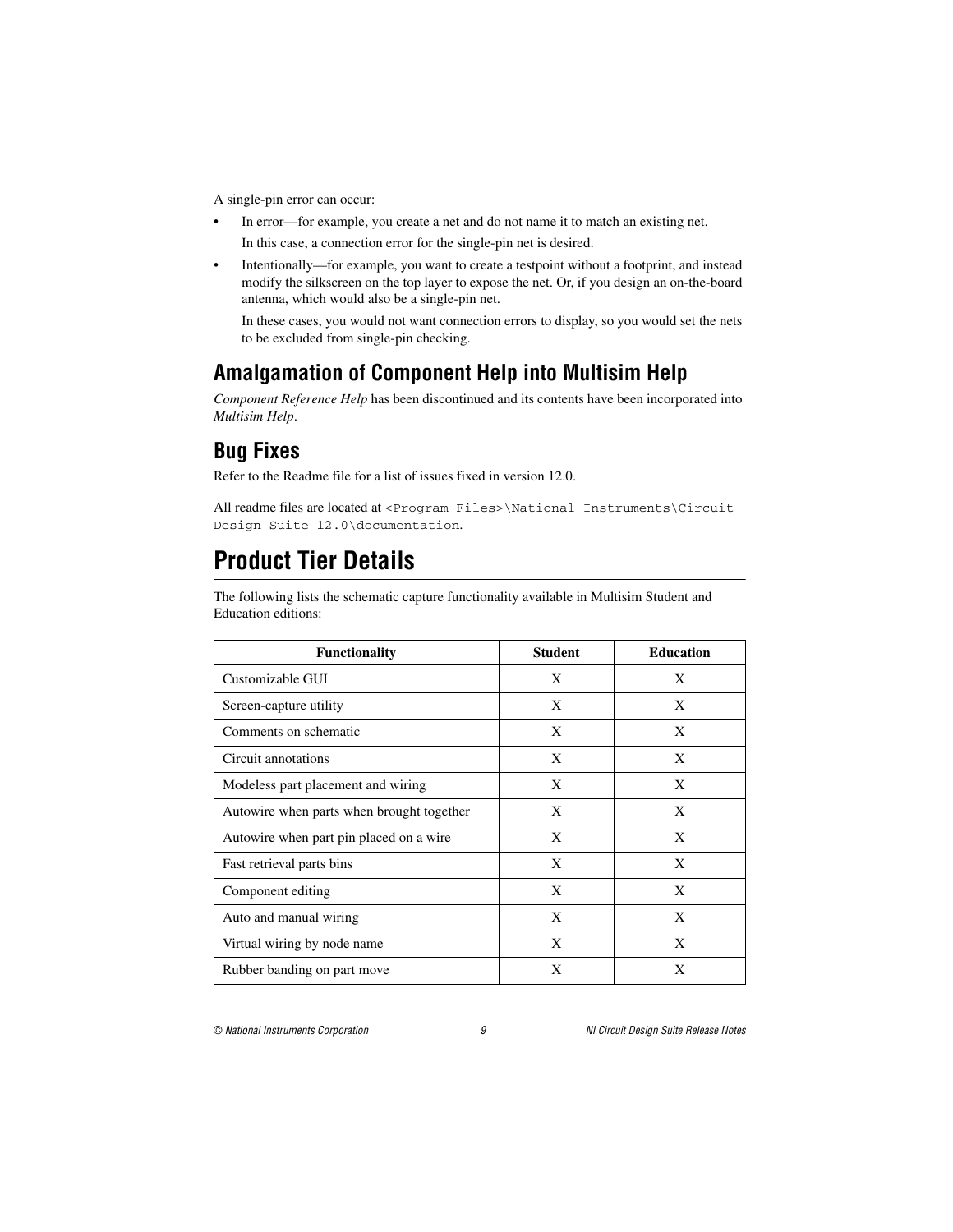| <b>Functionality</b>                       | <b>Student</b> | <b>Education</b> |
|--------------------------------------------|----------------|------------------|
| Fast auto-connect passives                 | X              | X                |
| Subcircuits                                | X              | X                |
| 3-dimensional breadboarding                | X              | X                |
| Virtual NI ELVIS I and II                  | X              | X                |
| Virtual NI MyDAQ                           | X              | X                |
| Embedded questions – view and respond      | X              | X                |
| Forward/Back annotation with Ultiboard     | X              | X                |
| Cross-probing with Ultiboard               | X              | X                |
| <b>Buses</b>                               | X              | X                |
| Bus vector connect                         |                | X                |
| Snippets - Creating                        | X              | X                |
| Snippets – Opening                         | X              | X                |
| PLD/VHDL output                            | X              | X                |
| Spreadsheet view                           |                | X                |
| Design constraints                         |                | X                |
| Advanced component search                  | X              | X                |
| Zoom to selected part                      |                | X                |
| Corporate database                         |                | X                |
| User defined fields                        |                | X                |
| Save components to database from workspace |                | X                |
| Multiple circuits open                     |                | X                |
| Embedded questions - create and edit       |                | X                |
| Electrical rules check                     |                | X                |
| Graphically mark no-connect pins           |                | X                |
| Hierarchical designs                       |                | X                |
| Multisheet designs                         |                | X                |
| Project manager                            |                | X                |
| Project packing                            |                | X                |
| Reports - including bill of materials      |                | X                |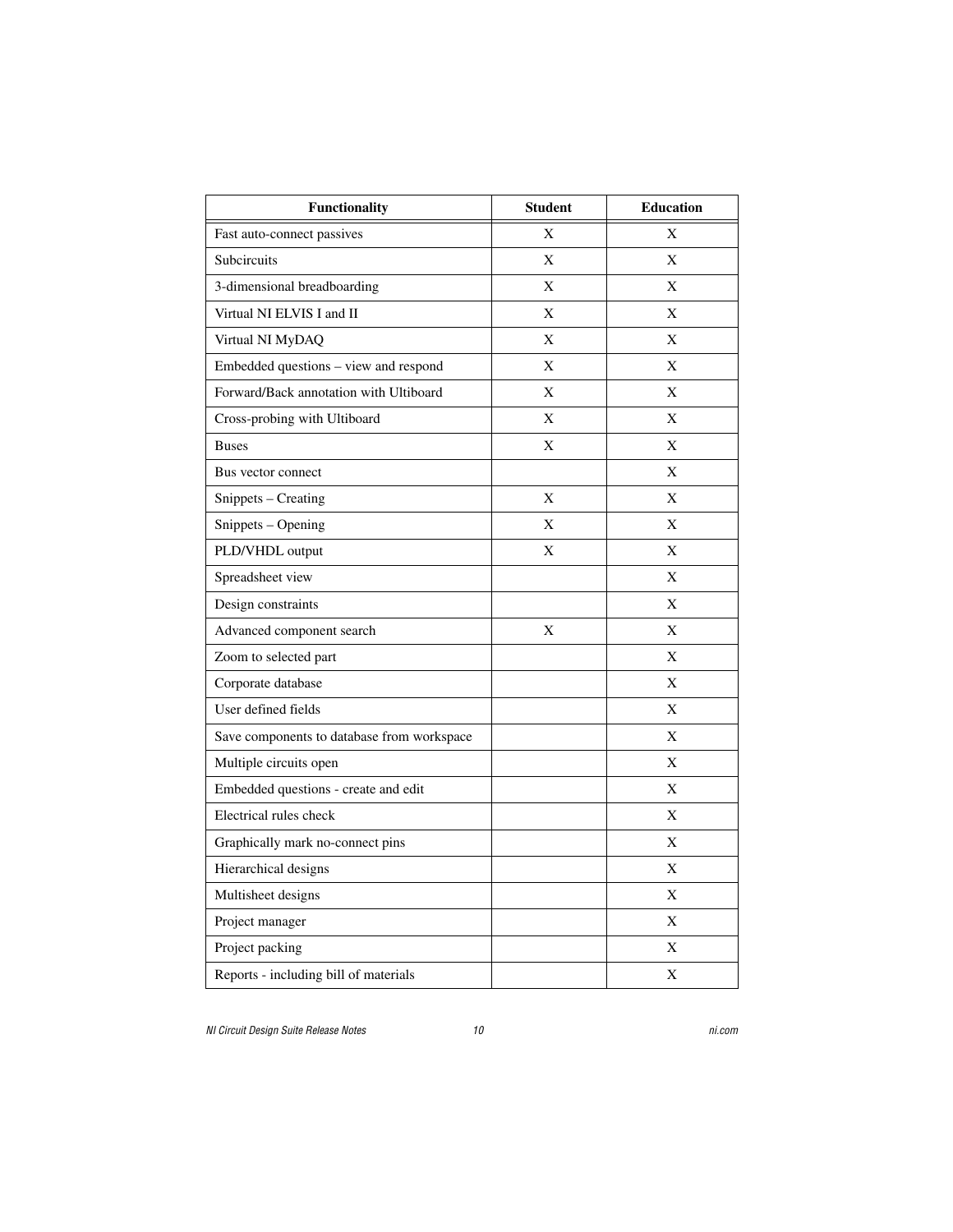| <b>Functionality</b>                | <b>Student</b> | <b>Education</b> |
|-------------------------------------|----------------|------------------|
| Pin and gate swap                   |                |                  |
| PLD hierarchical blocks             |                | X                |
| <b>Export to Mentor PADS layout</b> |                | X                |
| Device library                      | Partial        | Complete         |
| Maximum components in design        | 50             | Unlimited        |

The following lists the simulation functionality available in Multisim Student and Education editions:

| <b>Functionality</b>                      | <b>Student</b> | <b>Education</b> |
|-------------------------------------------|----------------|------------------|
| Interactive simulation                    | X              | X                |
| Fully mixed-mode A/D simulation           | X              | X                |
| <b>Standard SPICE 3F5/XSPICE</b>          | X              | X                |
| Enhanced model support                    | X              | X                |
| Cadence® Pspice® model simulation*        | X              | X                |
| Speed/Accuracy tradeoffs                  | X              | X                |
| Convergence assistant                     | X              | X                |
| Virtual, interactive, animated parts      | X              | X                |
| Mouse click support for interactive parts | X              | X                |
| Rated components                          | X              | X                |
| Insert faults into components             | X              | X                |
| <b>Measurement Probes</b>                 | X              | X                |
| Component Wizard                          | X              | X                |
| NI measurement data file sources          | X              | X                |
| NI measurement data file export           | X              | X                |
| NI LabVIEW VIs as instruments and sources | X              | X                |
| LabVIEW-Multisim Co-simulation            | X              | X                |
| Microphone & speaker                      | X              | X                |
| Circuit restrictions                      | X              | X                |
| Grapher & Postprocessor                   | X              | X                |
| Grapher — Digital Display                 | X              | X                |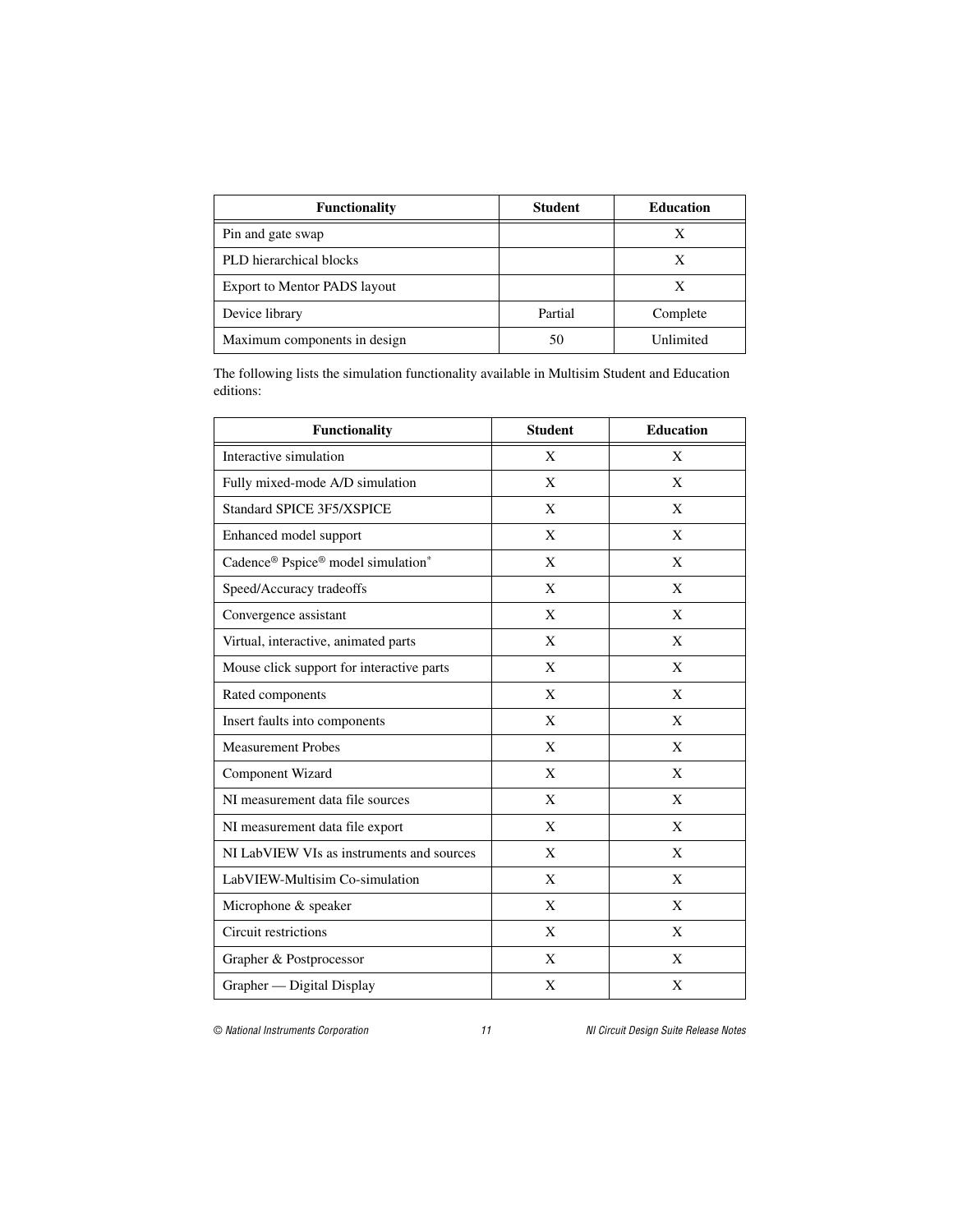| <b>Functionality</b>                           | <b>Student</b> | <b>Education</b> |
|------------------------------------------------|----------------|------------------|
| RF design kit                                  | X              | X                |
| <b>Multisim MCU</b>                            | X              | X                |
| Circuit wizards                                |                | X                |
| C-Code modeling                                |                | X                |
| Description box synchronized with simulation   |                | X                |
| Ladder diagrams/components                     |                | X                |
| Model makers                                   |                | X                |
| Load and save simulation profiles              |                | X                |
| Virtual Instruments                            | 22             | 22               |
| Analyses                                       | 12             | 20               |
| <b>Multisim Automation API</b>                 |                | X                |
| * Does not support all Cadence® PSpice® syntax |                |                  |

The following lists the layout functionality available in Ultiboard Student and Education editions:

| <b>Functionality</b>                  | <b>Student</b> | <b>Education</b> |
|---------------------------------------|----------------|------------------|
| Push and Shove trace placement        | X              | X                |
| Push and Shove part placement         | X              | X                |
| Real-time polygon update with voiding | X              | X                |
| Forward/Backward annotation           | X              | X                |
| Cross-probing with Multisim           | X              | X                |
| Real-time DRC                         | X              | X                |
| 64 layers and 1 nanometer resolution  | X              | X                |
| Comprehensive Footprint Wizard        | X              | X                |
| Enhanced 3D visualization with print  | X              | X                |
| User annotations                      | X              | X                |
| Permanent grouping                    | X              | X                |
| Full screen mode                      |                | X                |
| Gerber, DXF, IPC-D-356A, SVG output   |                | X                |
| Dimensions on PCB and Landpatterns    |                | X                |
| Dimensions in Database Manager        |                | X                |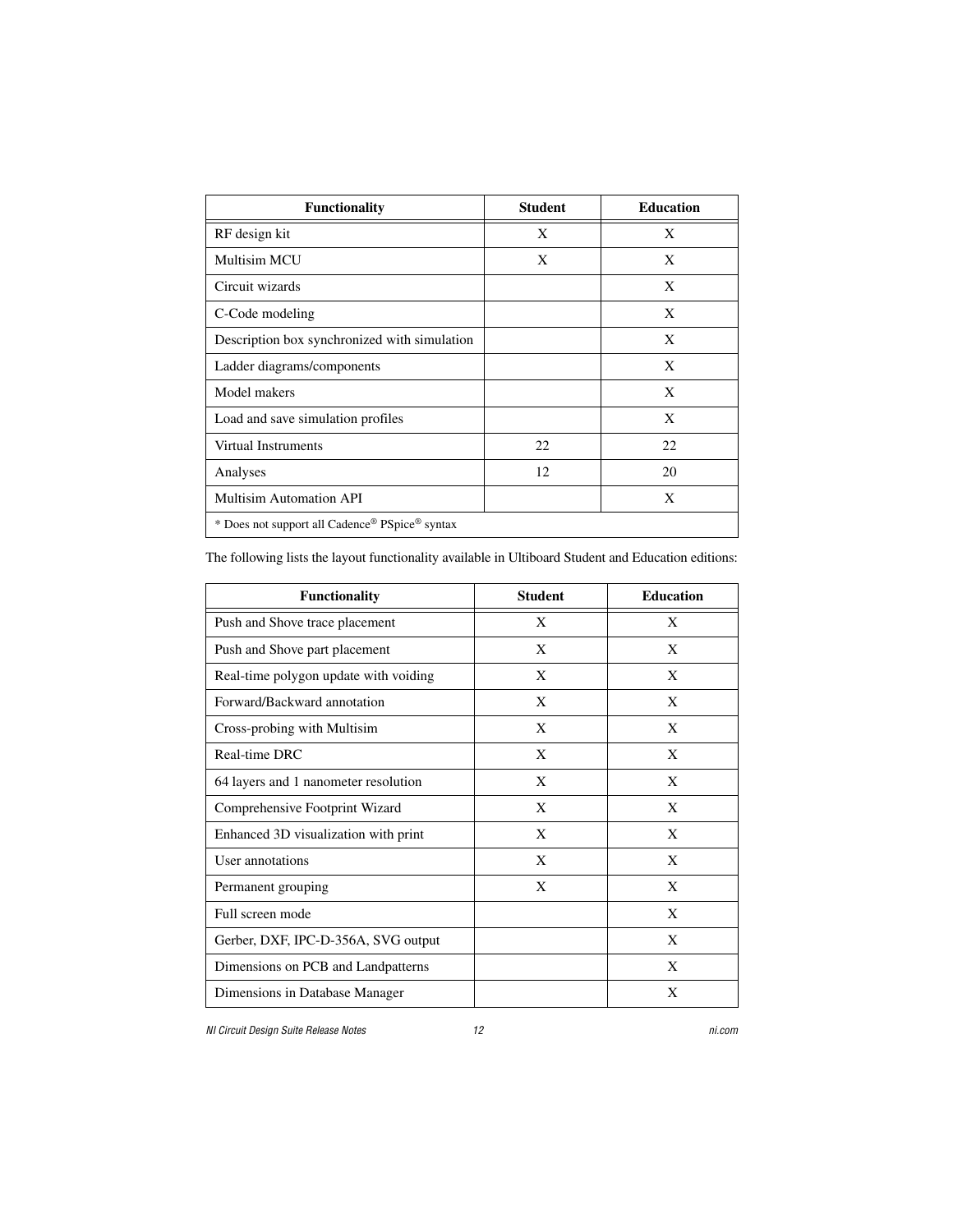| <b>Functionality</b>                     | <b>Student</b> | <b>Education</b> |
|------------------------------------------|----------------|------------------|
| Net bridges                              |                | X                |
| 3D visualization inside circuit board    |                | X                |
| Turn off ratsnest for selected nets      |                | X                |
| Gridless follow-me placement             |                | X                |
| Load and save technology files           |                | X                |
| Polar Grids                              |                | X                |
| Customizable layer viewing               |                | X                |
| Split power-planes                       |                | X                |
| Keep-in/Keep-out areas                   |                | X                |
| Place components in array                |                | X                |
| Unplace all components                   |                | X                |
| Ruler bar alignments and measurements    |                | X                |
| Auto-alignment                           |                | X                |
| Save PCB Design as a component           |                | X                |
| Pin & gate swapping                      |                | X                |
| Multiple clearances                      |                | X                |
| Jump to Error                            |                | X                |
| Enter Coordinate dialog from Spreadsheet |                | X                |
| Equispace trace support                  |                | X                |
| Differential Impedance Calculator        |                | X                |
| <b>Transmission Line Calculator</b>      |                | X                |
| Microvias                                |                | X                |
| Test point insertion                     |                | X                |
| Automatic tear-dropping                  |                | X                |
| Pin necked trace support                 |                | X                |
| Automatic jumper insertion               |                | X                |
| Copy Route & Replica Place functions     |                | X                |
| In-place footprint editor                |                | X                |
| Mechanical CAD                           |                | X                |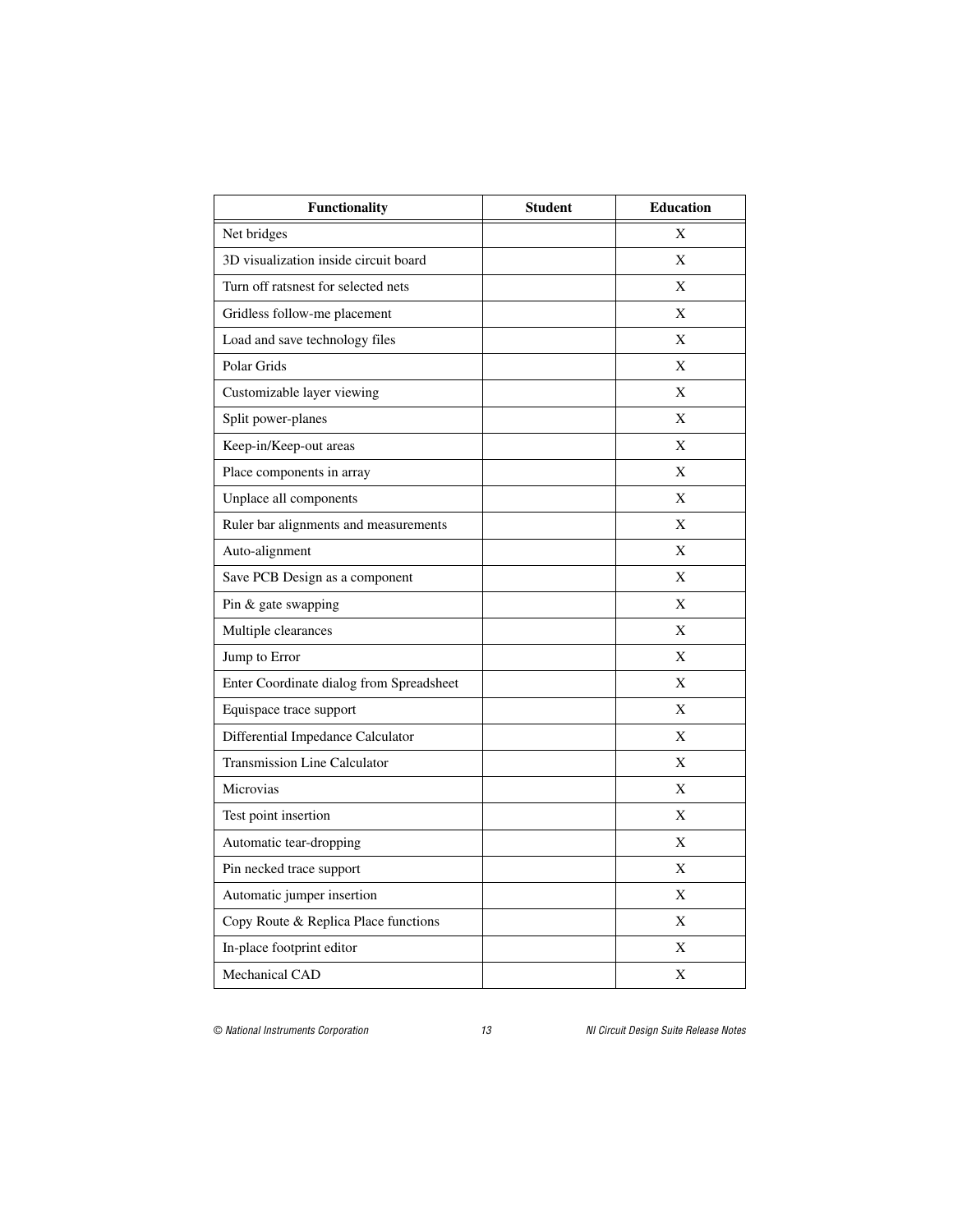| <b>Functionality</b>               | <b>Student</b> | <b>Education</b> |
|------------------------------------|----------------|------------------|
| Export 3D info in DXF format       |                | X                |
| Copper amount report               |                | X                |
| Test point report                  |                | X                |
| Customization of report generation |                | X                |
| Multiple open documents            |                | X                |
| Number of pins supported           | 550            | 1,500            |
| Spreadsheet view                   | Limited        | Complete         |

The following lists the autorouting functionality available in Ultiboard Student and Education editions:

| <b>Functionality</b>                           | <b>Student</b> | <b>Education</b> |
|------------------------------------------------|----------------|------------------|
| Fully customizable cost factors                | X              | X                |
| <b>Progressive Routing</b>                     | X              | X                |
| Interactive autorouting                        | X              | X                |
| Constraint driven routing                      | X              | X                |
| Manual pre-placement: components, vias, traces | X              | X                |
| Auto Block Capacitor recognition               | X              | X                |
| SMD mirroring                                  | X              | X                |
| Trace rubberbanding                            | X              | X                |
| Follows keep-in/keep-out criteria              | X              | X                |
| Pin number limit                               | 550            | 1,500            |
| Maximum number of layers                       | $\mathfrak{D}$ |                  |

### <span id="page-13-0"></span>**Localization**

NI Circuit Design Suite 12.0 is localized for English, German, and Japanese. The system locale setting determines the default language used by the software.

To change the language the software uses, select **Options»Global Preferences**, click on the **General** tab, select the desired language from the **Language** drop-down list, and restart the application.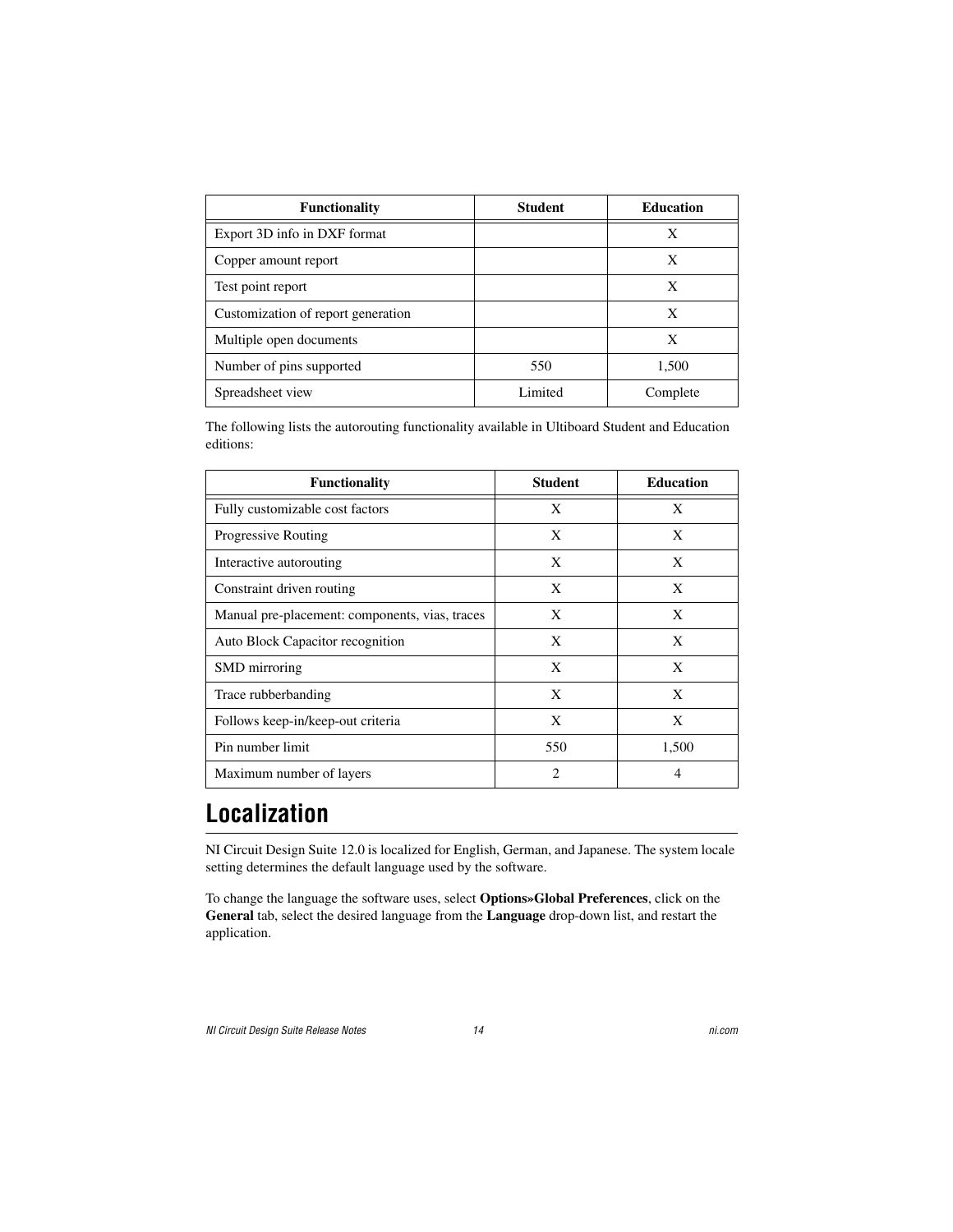The following items are not localized, and remain in English:

- LabVIEW instruments.
- NI ELVIS instruments.
- Layer names in both NI Ultiboard and the NI Multisim Spreadsheet View.
- Agilent and Tektronix simulated instruments.
- Sample files.
- MCU functionality: source file names, code/comments within source files, and compiler/linker messages.

The following documentation is available in English, German, and Japanese:

- *NI Circuit Design Suite Release Notes*.
- *Getting Started with NI Circuit Design Suite*.

User manuals and help files are not localized, and remain in English.

### <span id="page-14-0"></span>**Documentation**

NI Circuit Design Suite 12.0 includes a complete documentation set featuring printed and electronic resources for your reference.

The following printed and electronic resource is available:

• *NI Circuit Design Suite Release Notes*.

The following are available from the installed software Help menu and from the Start menu:

- *Getting Started with NI Circuit Design Suite*.
- *NI Multisim Fundamentals*.
- *NI Ultiboard Fundamentals*.
- *Multisim Help*.
- *Ultiboard Help*.

To access the above, choose the desired link from the Help menu, or select select **Start» All Programs»National Instruments»Circuit Design Suite 12.0»Documentation** and then select the file of interest.

#### *NI Multisim for Education* is available at **Start»All Programs»National Instruments» Circuit Design Suite 12.0»Documentation**.

The following online help files are available from the installed software Help menu:

- *Multisim Symbol Editor Help* (access from the Symbol Editor).
- *Multisim Title Block Editor Help* (access from the Title Block Editor).